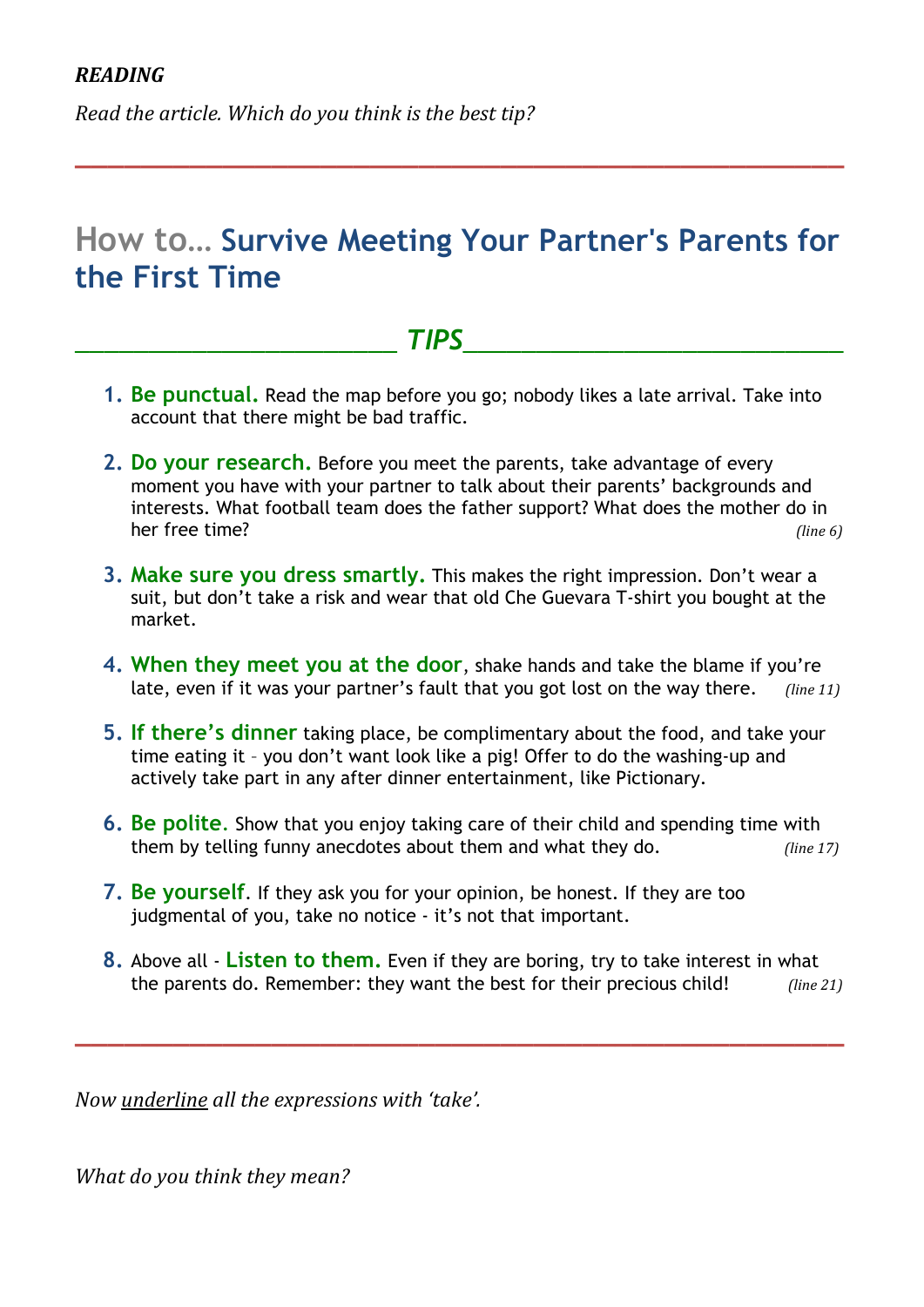|    | Letter     | <b>Expression</b>                      |    | Meaning                              |  |
|----|------------|----------------------------------------|----|--------------------------------------|--|
| 1. |            | Take into account that there might     |    | to use an opportunity to achieve     |  |
|    | $\epsilon$ | be bad traffic.<br>(line 1)            |    | results.                             |  |
| 2. |            | take advantage of every moment         |    | to proceed without care of the       |  |
|    |            | you have<br>(line 3)                   |    | possibility of danger involved.      |  |
| 3. |            | but don't take a risk and wear.        |    | to consider or remember something    |  |
|    |            | that old Che Guevara T-shirt. (line 8) |    | when judging a situation.            |  |
| 4. |            | and take the blame if you're           |    | you can spend as much time as you    |  |
|    |            | late<br>(line 10)                      |    | need in doing something.             |  |
| 5. |            | take your time eating it - you         |    | to be responsible for and look after |  |
|    |            | don't want to look like a pig!         |    | someone or something.                |  |
|    |            | (line 12)                              |    |                                      |  |
| 6. |            | If there's a meal taking place, be     |    | to you say that something was your   |  |
|    |            | complimentary about the (line 12)      |    | fault and that you did it            |  |
| 7. |            | and actively take part in any after    | g. | to happen.                           |  |
|    |            | dinner entertainment.<br>(line 14)     |    |                                      |  |
| 8. |            | Show that you enjoy taking care of     | h. | to participate in an activity.       |  |
|    |            | their child<br>(line 16)               |    |                                      |  |
| 9. |            | If they are judgmental of you, take    | i. | to become concerned or interested    |  |
|    |            | no notice - it's not that important.   |    | in someone or something.             |  |
|    |            | (line 19)                              |    |                                      |  |
| 10 |            | take interest in what the parents      |    | to not pay attention to something.   |  |
|    |            | do.<br>(line 20)                       |    |                                      |  |

## *VOCABULARY:* Match the expressions with 'take' to their definitions.

Complete the table:

|                                        | take interest in  |  |
|----------------------------------------|-------------------|--|
|                                        | take care of      |  |
| take $+$ ______________ + preposition  | take advantage of |  |
|                                        | take part in      |  |
|                                        | take place        |  |
|                                        | take a risk       |  |
|                                        | take the blame    |  |
| $take + \_\_\_\_\_\_\$ + singular noun | take into account |  |
|                                        | take your time    |  |
|                                        | take no notice    |  |